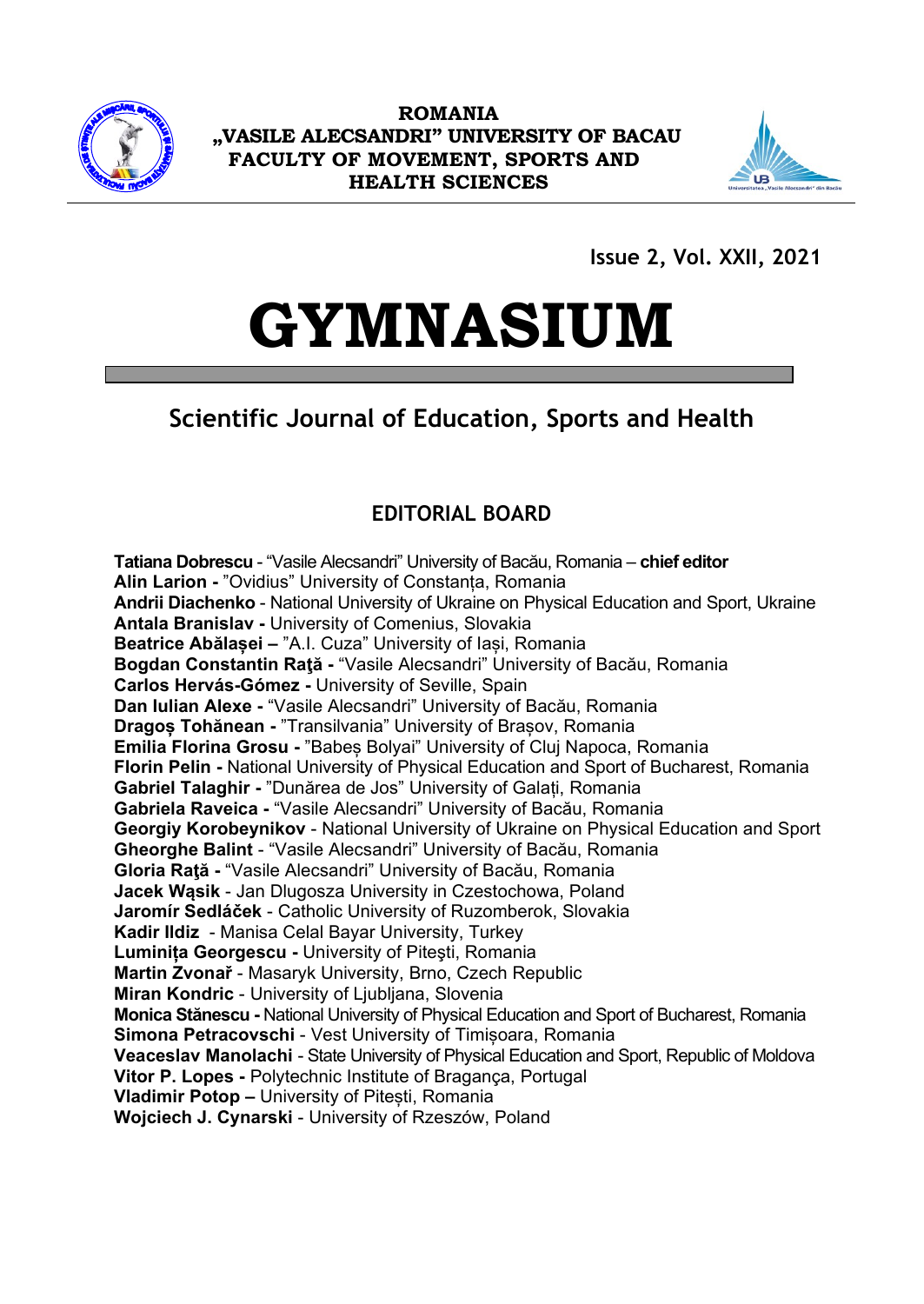#### **SCIENTIFIC COMMITTEE**

**Alin Larion** - "Ovidius" University of Constanța, Romania **Alina Moanță** - National University of Physical Education and Sport of Bucharest, Romania **Amr Saber Hamza** - Aswan University, Egipt **Andrii Diachenko** - National University of Ukraine on Physical Education and Sport **Antala Branislav** - University of Comenius, Slovakia **Beatrice Abălașei** – "A.I. Cuza" University of Iași, Romania **Bogdan Constantin Raţă** - "Vasile Alecsandri" University of Bacău, Romania **Carlos Eduardo Goncalves** - University of Coimbra, Portugal **Carlos Hervás-Gómez** - University of Seville, Spain **Cătălina Ababei** - "Vasile Alecsandri" University of Bacău, Romania **Claudiu Mereuta** - "Dunărea de Jos" University of Galați, Romania **Constantin Ciucurel** - University of Piteşti, Romania **Constantin Șufaru** - "Vasile Alecsandri" University of Bacău, Romania **Dan Iulian Alexe** - "Vasile Alecsandri" University of Bacău, Romania **Dănuţ Nicu Mârza Dănilă** - "Vasile Alecsandri" University of Bacău, Romania **Dragoș Tohănean** - "Transilvania" University of Brașov, Romania **Elisabete J.C. Roldão** - School of Health of the Polytechnic of Leiria, Portugal **Emilia Florina Grosu** - "Babeș Bolyai" University of Cluj Napoca, Romani **Florin Pelin** - National University of Physical Education and Sport of Bucharest, Romania **Gabriel Talaghir** - "Dunărea de Jos" University of Galați, Romania **Gabriela Ochiană** - "Vasile Alecsandri" University of Bacău, Romania **Gabriela Raveica** - "Vasile Alecsandri" University of Bacău, Romania **Georgiy Korobeynikov** - National University of Ukraine on Physical Education and Sport **Gheorghe Balint** - "Vasile Alecsandri" University of Bacău, Romania **Gloria Raţă** - "Vasile Alecsandri" University of Bacău, Romania **Ion Carp** - State University of Physical Education and Sport, Republic of Moldova **Jacek Wąsik** - Jan Dlugosza University in Czestochowa, Poland **Jaromír Sedláček** - Catholic University of Ruzomberok, Slovakia **Kadir Ildiz** - Manisa Celal Bayar University, Turkey Kudryavtsev Mikhail Dmitrievich - Siberian Law Institute of the Ministry of Internal Affair of Russia **Leuciuc Florin** - "Stefan cel Mare" University of Suceava, Romania **Liviu Mihăilescu** - University of Piteşti, Romania **Lucian Daniel Dobreci** - "Vasile Alecsandri" University of Bacău, Romania **Luis Carrasco Páez** – University of Seville, Spain **Luminița Georgescu** - University of Piteşti, Romania **M.H. Tavakkoli** - University of Azad, Iran **Marinela Rață** - "Vasile Alecsandri" University of Bacău, Romania **Mario Baić** - University of Zagreb, Croatia, **Martin Zvonař** - Masaryk University, Brno, Czech Republic **Mehmet Göral** - Celal Bayar University, Turkey **Milan Žvan** - University of Ljubljana, Slovenia **Miran Kondric** - University of Ljubljana, Slovenia **Monica Stănescu** - National University of Physical Education and Sport of Bucharest, Romania **Naglaa Elbadry Noureldeen** - Helwan University, Egipt **Nelu Turcu** - "Transilvania" University of Brașov, Romania **Nicolae Ochiană** - "Vasile Alecsandri" University of Bacău, Romania **Pamela Serra** - Tshwane University of Technology, South Africa **Paul Florian Dragoș** - University of Oradea, Romania **Radu Ababei** - "Vasile Alecsandri" University of Bacău, Romania **Saeed Ghorbani** - Islamic Azad University, Aliabad Katoul, Iran **Samantha Shann** - World Federation of Occupational Therapists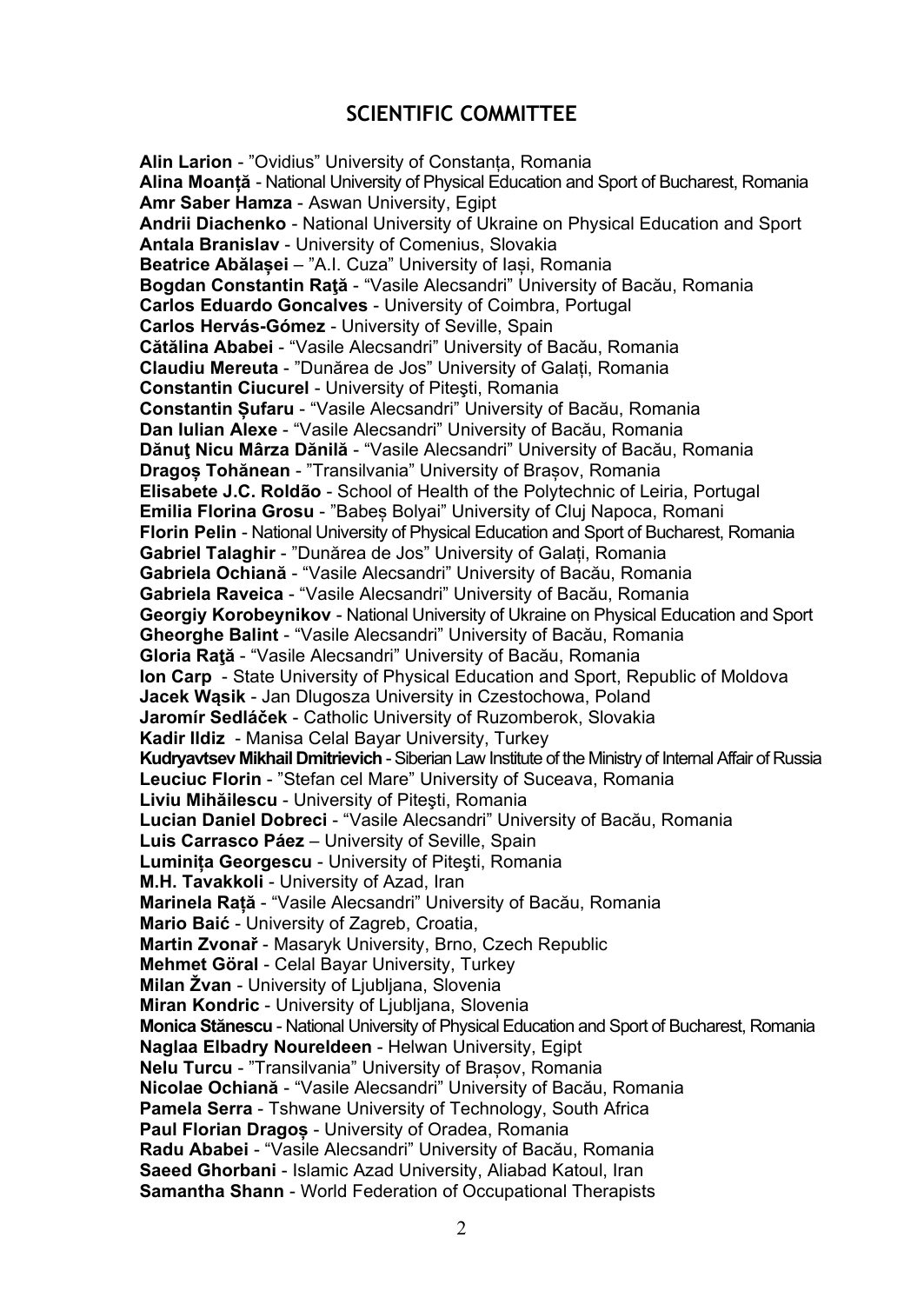**Simona Petracovschi** - Vest University of Timișoara, Romania **Stavros Douvis** - University of Athens, Greece **Stéphane Mandigout** - University of Limoges, France **Tatiana Balint** - "Vasile Alecsandri" University of Bacău, Romania **Tatiana Dobrescu** - "Vasile Alecsandri" University of Bacău, Romania **Tetiana Yermakova** - Kharkov State Academy of Design and Arts, Ukraine **Tony Monnet** - University of Poitiers, France **Veaceslav Manolachi** - State University of Physical Education and Sport, Republic of Moldova **Vitor P. Lopes** - Polytechnic Institute of Bragança, Portugal **Vladimir Potop** – University of Pitești, Romania **Wojciech J. Cynarski** - University of Rzeszów, Poland

#### **EDITING TEAM**

**Bogdan Constantin Raţă -** "Vasile Alecsandri" University of Bacău, Romania – **chief edition Lucian Nicolae Voinea -** "Vasile Alecsandri" University of Bacău, Romania **Cristina Elena Stoica** - "Vasile Alecsandri" University of Bacău, Romania

"*Gymnasium - Scientific Journal of Education, Sports and Health*" is indexed in the following international databases:

> *Index Copernicus, J-Gate, [DOAJ,](http://www.doaj.org/doaj?func=openurl&issn=14530201&genre=journal&uiLanguage=en) Ulrich's, [EBSCO SPORTDiscus with Full Text,](http://www.ebscohost.com/titleLists/s4h-coverage.pdf) ProQuest, Scipio, Erih Plus, CrossRef, Google Scholar, WorldCat*

*Responsibility for the content of the articles and iconographic representations for accuracy rests entirely with the authors.*

**(online) = ISSN 2344 – 5645 ISSN-L 1453-0201**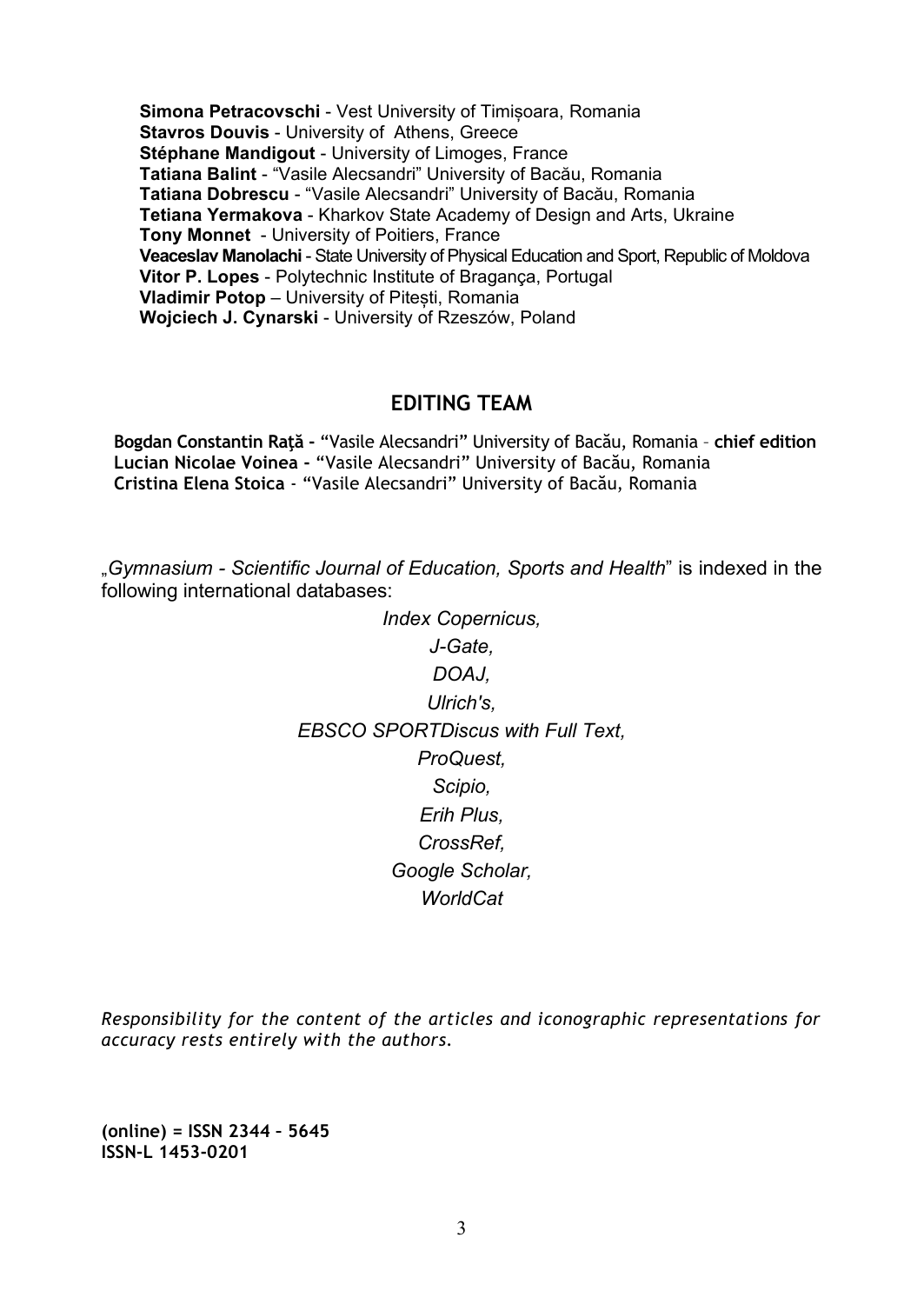## **SUMMARY**

| <b>Author</b>                                                                                  | <b>Article</b>                                                                                                                                                                                                                | Pag |
|------------------------------------------------------------------------------------------------|-------------------------------------------------------------------------------------------------------------------------------------------------------------------------------------------------------------------------------|-----|
| Baylı Özhan<br>Korkutata Abdulmenaf<br>Günar Bilgetekin Burak                                  | Rhythm Skill Copmarison Between<br><b>University Students</b>                                                                                                                                                                 | 5   |
| Mocanu George Dănuț                                                                            | Development of Muscle Strength in The<br>Context of The Covid 19 Pandemic for<br><b>Middle School Students</b><br>Dezvoltarea Forței Musculare în Contextul<br>Pandemiei de Covid 19 Pentru Elevii de<br>Gimnaziu             | 14  |
| Selcuk Tosun Alime<br>Sari Muhammet Talha<br>Lok Neslihan<br>Lok Sefa                          | Investigation of The Relationship Between<br>Physical Activity and Social Media Addiction<br>in Adults                                                                                                                        | 38  |
| Damian George Cosmin<br>Omeag Bogdan<br>Damian Mirela<br><b>Istrate Cristina</b><br>Alecsandra | The Influence of Small Sided Games - 3ys3<br>to Develop Technical Abilities in Soccer<br>Influența jocurilor pe teren redus - 3vs3 în<br>dezvoltarea abilităților în fotbal                                                   | 49  |
| Koçak Uyaroğlu, Arzu<br>Lok, Neslihan<br>Lok, Sefa                                             | The Relationship Between Happiness And<br>Smart Phone Addiction In Regular Physical<br><b>Exercises</b>                                                                                                                       | 61  |
| Vaida, Marius                                                                                  | The Tendency in Sports Performance in<br>Juniors a Category in Speed Skating During<br>the Recent Years in Romania<br>Tendința Performanței Sportive în Ultimii<br>Ani la Categoria Juniori A la Patinaj Viteză<br>în România | 71  |
| <b>Ergin Emine</b><br>Lök Neslihan<br>Lök Sefa                                                 | Determining the Relationship Between<br>Coronavirus Anxiety Level and Physical<br><b>Activity in Adults</b>                                                                                                                   | 85  |